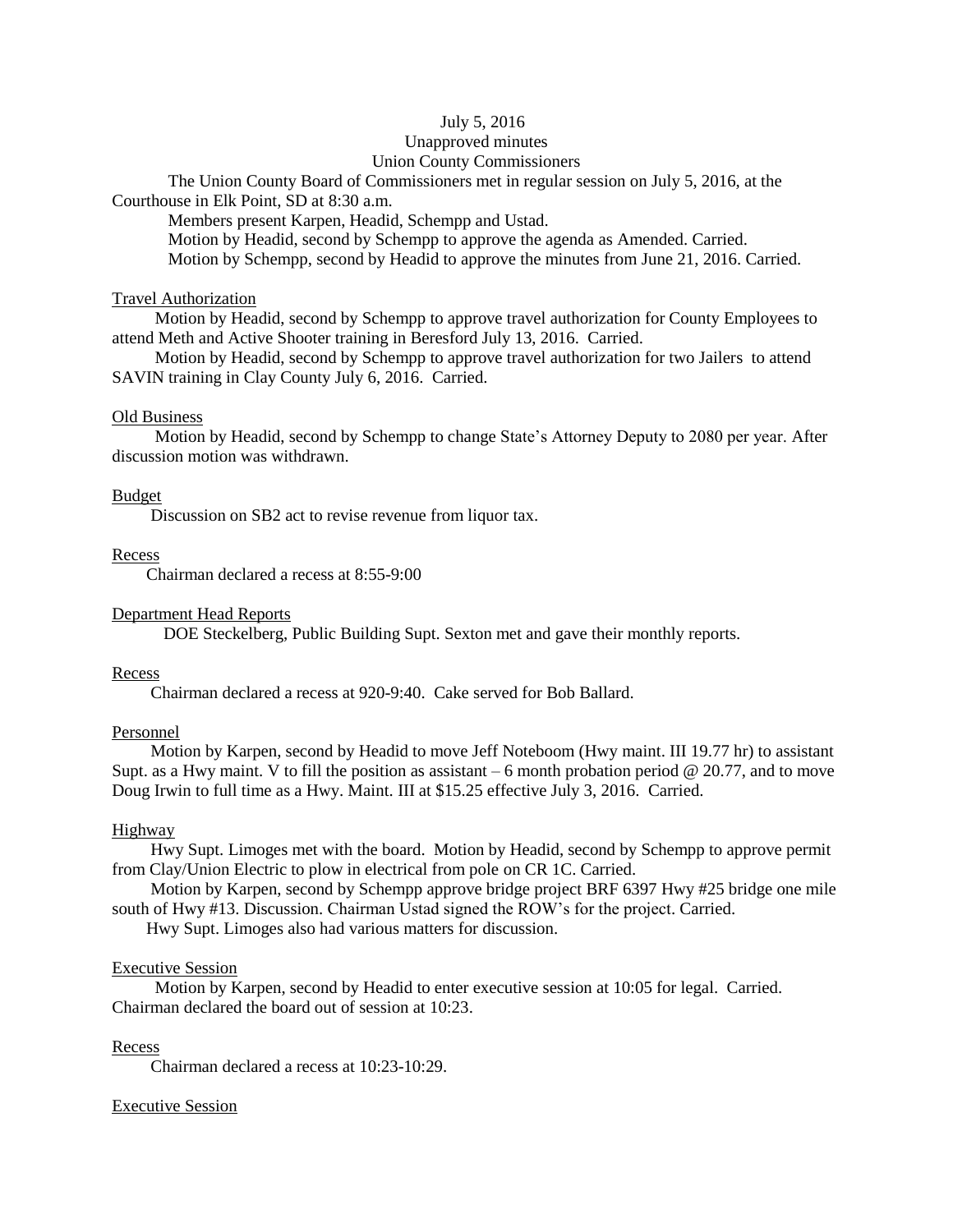Motion by Karpen, second by Headid to enter executive session at 10:30 for interview. Carried. Chairman declared the board out of session at 11:25.

### Recess

Chairman declared a recess at 11:25-11:30.

## Claims

 Motion by Karpen second by Headid to approve the following claims. Carried. The following claims have been audited, approved and warrants drawn on the same: Bi-weekly payroll for 07-10-2016: Auditor \$195.58; Treasurer \$398.15; State's Attorney \$425.72; Care of Poor \$61.04; Public Building \$820.38; Register of Deeds \$592.08; Sheriff \$36,326.07; Nurse \$205.32; WIC \$339.84; Fair \$509.53; Weed \$3,936.58; Highway \$21,421.22; OASI \$4,990.22. Courthouse payroll for the month of June \$2016: Commissioners \$5,075.00; Auditor \$10,131.50; Data Processing \$238.65; Treasurer \$14,424.00; State's Attorney \$20,114.92; Public Building \$4,262.23; Assessor \$12,505.96; Register of Deeds \$6,902.20; Veteran \$1,359.60; Sheriff \$5,117.10; Nurse \$975.18; Jail \$121.00; Extension \$1,403.95; Fair \$1,413.42; Weed \$504.16; Planning & Zoning \$3,549.29; Coroner \$58.00; Highway \$25,888.04; EMA \$1,591.23 ; OASI \$8,478.97; SDRS \$12,305.66; Wellmark \$43,139.05; Dearborn National \$402.47. 2016 Deductible \$1,750.00; Accurate Reporting (Transcript) \$86.50; Barkley Asphalt Paving (Supp) \$5,873.64; Beresford Municipal Telephone (Util) \$270.40; Bomgaars (Repair/Supp) \$50.32; Brian's Repair (Maint) \$1,571.47; C & R Supply (Equip) \$705.39; Caterpillar Financial Svcs (Pymt) \$2,678.64; Century Business Products (Supp) \$63.50; Century Link (Util) \$5.16; Class C Solutions (Supp) \$204.00; Counsel (Maint) \$272.17; Crary Huff Law Firm (Pub Def) \$2,477.40; Dakota Dunes NSC Times (Legals) \$958.51; Five Star Awards & More (Plaque) \$51.65; Frantzen Reporting (Transcript) \$79.50; Fremont Tire/T-W Tire (Supp) \$245.00; Frieberg, Nelson, & Ask (Pub Def) \$2,477.40; Gary Olson (Jail Meal/Per Diem) \$59.76; Gempler's (Supp) \$87.65; Hodges Badge (Supp) \$1,169.98; Hydraulic Sales (Repair) \$456.23; In Stitches Custom Embroidery (Supp) \$271.92; Jack's Uniform & Equip (Cloth Allow) \$440.60; JCL (Supp) \$48.12; Jebro (Supp) \$838.64; Jeffrey T Myers (Pub Def) \$2,477.40; John P Slattery (Recount Board) \$25.00; Johnson Engineering (Engineering Fees) \$7,458.29; Juror Fees \$666.32; Katie Johnson PLLC (Pub Def) \$2,477.40; Leader Courier (Legals) \$960.03; Lincoln Co (Mileage) \$62.58; Maintenence Engineering (Supp) \$515.03; Mid-American Research Chemical (Supp) \$601.37; MidAmerican Energy (Util) \$120.85; Minnehaha Co Regional Juvenile Detention Ctr (Shelter Care Costs) \$2,909.18; Myrl & Roys Paving (Supp) \$1,575.35; Nygren's True Value (Repair/Supp) \$79.95; Ollies Drive Inn (Jail Meals) \$8,906.20; One Office Solution (Supp) \$888.45; Pat Beck (Transcript) \$372.05; Pedersen Machine (Maint) \$278.24; Peterson, Stuart, Rumpca & Rasmussen (Pub Def) \$2,477.40; Pitney Bowes (Rental) \$365.76; Pressing Matters (Supp) \$49.00; Ramkota Hotel (Lodging) \$290.97; Robert Ballard (Mileage) \$14.28; Sanford Health (BL Draw) \$90.00; SD State Health Lab (Lab Fees) \$960.00; SDAAO (Reg) \$1,200.00; SDSU Extension (Mileage) \$122.39; Siouxland Radiology Partners (Care) \$57.00; Southeast SD Tourism Assn (Dues) \$375.00; Star Publishing (Legals) \$1,253.88; The Akron Hometowner (Publishing) \$32.00; Thomas Frieberg (Recount Board) \$165.00; Thomson Reuters - West (Supp) \$383.95; TuDogs Computing (Repair) \$50.34; Ulteig Engineers (Engineering Fees) \$5,839.58; Union Co (Fuel) \$171.77; Vast Broadband (Util) \$752.67; Wayne Groe (Recount

## Board) \$25.00; Wilcox Electric (Repair) \$694.41; Yankton Co (Reimb MI) \$139.25.

## Executive Session

 Motion by Karpen, second by Headid to enter executive session at 11:33 with Sheriff Limoges for personnel. Carried. Chairman declared the board out of session at 12:35.

## Extend the meeting